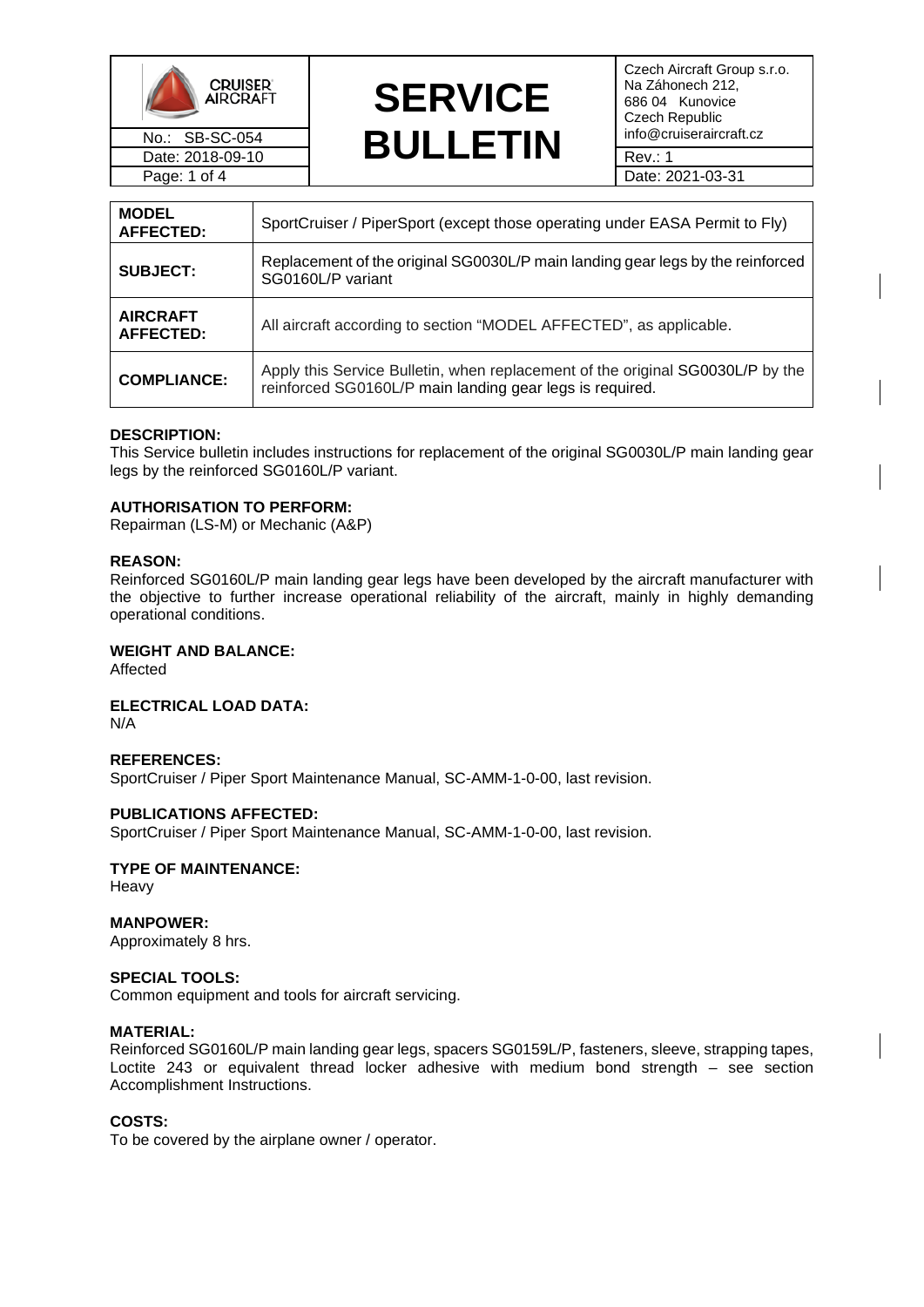

# **SERVICE**  No.: SB-SC-054 **BULLETIN** info@cruiseraircraft.cz = Date: 2018-09-10 Date: 2018-09-10 Rev.: 1

Czech Aircraft Group s.r.o. Na Záhonech 212, 686 04 Kunovice Czech Republic<br>info@cruiseraircraft.cz

## **ACCOMPLISHMENT INSTRUCTIONS:**

COMPONENTS NEEDED FOR THE REPLACEMENT (SG0001L/P Assembly kit, both legs)

| <b>Name</b>                   | Qty. | <b>CSA PN</b> | <b>Position on Fig.1</b> |
|-------------------------------|------|---------------|--------------------------|
| Main landing gear leg (left)  |      | SG0160L       | Position 1               |
| Main landing gear leg (right) | 1    | SG0160P       | Position 1               |
| Spacer (left)                 | 1    | SG0159L       | Position 10              |
| Spacer (right)                | 1    | SG0159P       | Position 10              |
| Self-locking nut              | 8    | 3121B654      | (for wheel axle)         |
| Self-locking nut              | 4    | 3121B655      | Position 8               |
| Self-locking nut              | 4    | 3121B659      | Position 4               |
| <b>Bolt</b>                   | 8    | 3111M466      | (for wheel axle)         |

 Note: Components can be ordered as an assembly kit No.SG0001L/P from the aircraft manufacturer or authorized distributor / dealer.



**Fig.1 Main landing gear leg**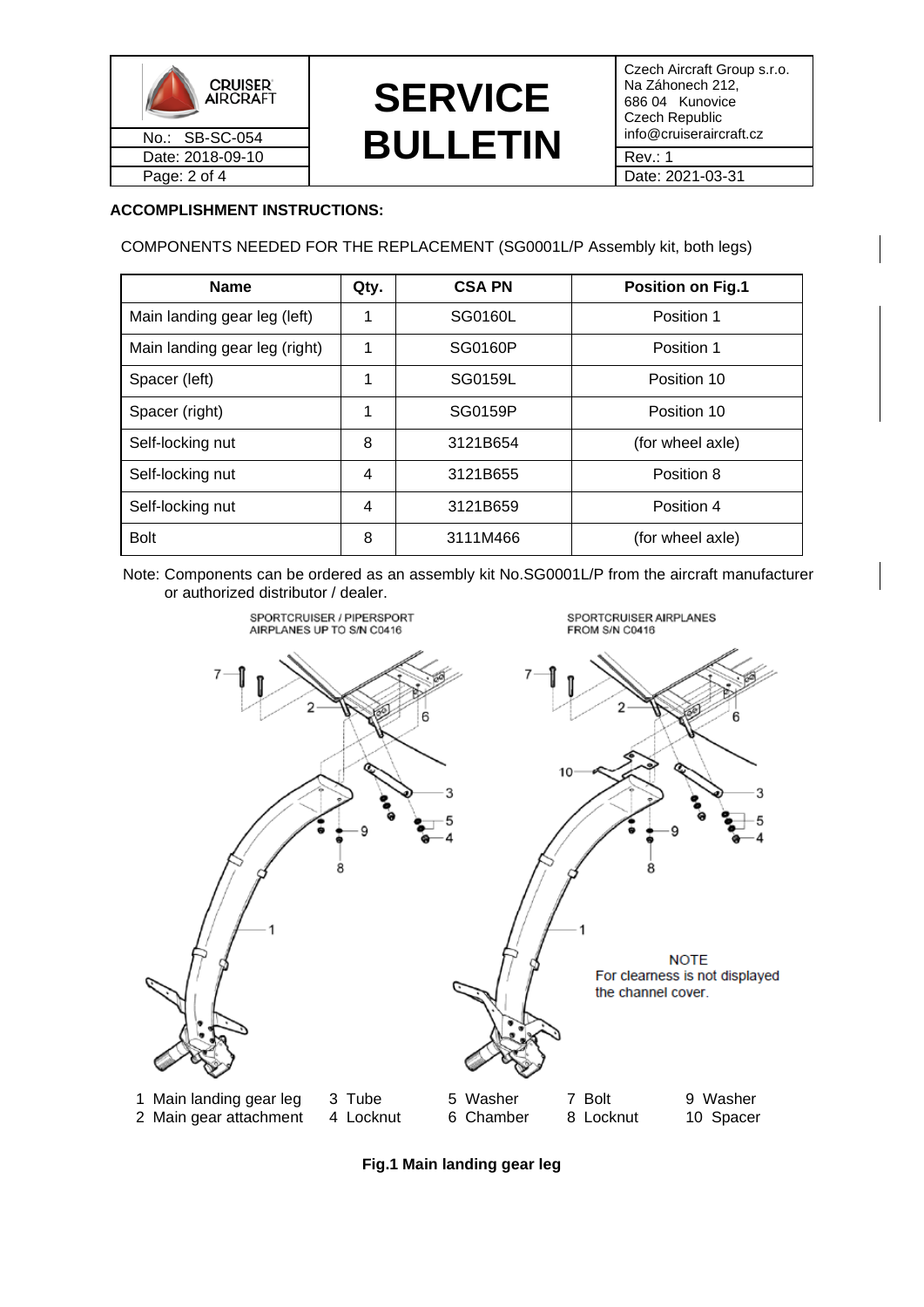

**Fig.2 Main gear leg installation** (illustrative sketch)

## **1. Removal of the original main landing gear legs**

- 1.1 Move the airplane to a suitable place to perform the work
- 1.2 Follow the SC-AMM-1-0-00, Chpt.8, last revision and remove the main wheel fairings, the main landing gear wheel assembly and the original main landing gear legs.

## **2 Installation of the reinforced main landing gear legs**

Warning: It is not allowed to mix the original SG0030L/P and the reinforced SG0160L/P main gear legs! Both the left and the right leg must be always of the same type.

- 2.1 Install the reinforced main landing gear legs, see the SC-AMM-1-0-00, Chpt.8, last revision.
- 2.2 Be careful of correct position according to the flight direction. The leg has to be installed so that the cut-out on the leg bottom part must be on the rear side, see Fig.2 above.
- 2.3 When the leg is inserted / pushed into the final position, drill two holes Ø 8 mm for bolts (7) in the main landing gear attachment (2) and spacer (10), see Fig.1 above.
- 2.4 Install the wheels assembly, see the SC-AMM-1-0-00, Chpt.8, last revision.
- 2.5 Check the brake function and carry out the "Conditioning procedures", see the SC-AMM-1-0-00, Chpt.8. last revision.
- 2.6 Assemble the main landing gear wheel fairing, as applicable, see the SC-AMM-1-0-00, Chpt.8, last revision.